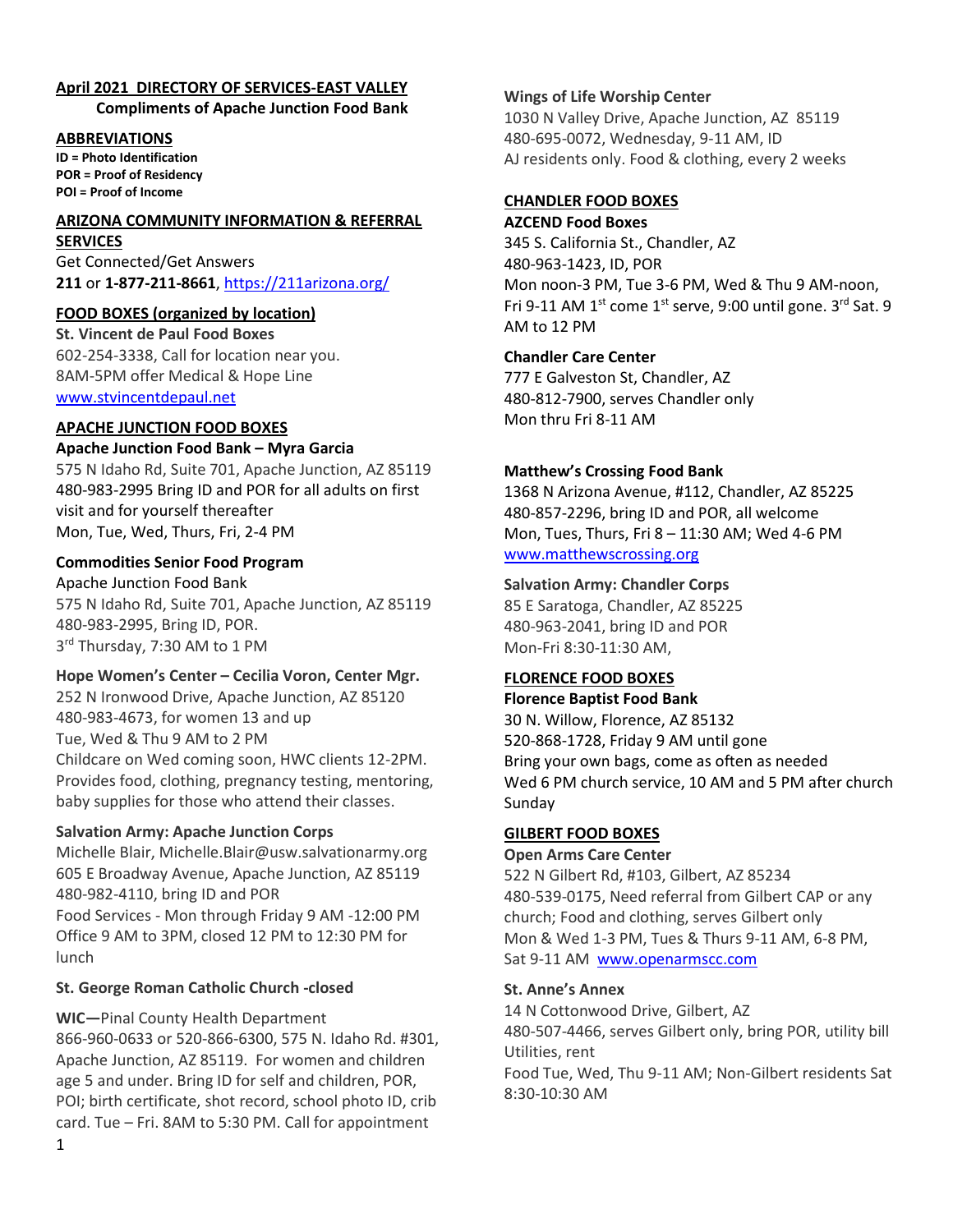### **GOLD CANYON FOOD BOXES**

**Gold Canyon Food Bank** 8330 E. Sunrise Sky Dr., Gold Canyon, AZ 85118 480-982-6789, MWF 9 AM to Noon, ID required

#### **MESA—CENTRAL FOOD BOXES**

#### **Casa De Amor Community Resource Center**

819 S MacDonald, Mesa, AZ 800-678-0648, Food, Clothing – statewide Monday-Wednesday 9 to Noon [www.abcs.org](about:blank)

### **Christ the King Catholic Church HOPE Outreach Ministry**

1616 E Broadway Road, Mesa, AZ 480-964-1719, Tues 10:30-Noon, Thurs 4:45-6:15 PM Serves Horne to Val Vista, Brown to Baseline

### **First Presbyterian Church Food Pantry**

161 North Mesa Drive, Mesa, AZ 480-964-8606, serves Mesa residents only Friday 8:00 AM until food gone, arrive early. Bring ID, POR

#### **Gateway Bible Church**

1621 N Pasadena, Mesa, AZ 85201 480-834-9091, 2nd Thursday, 3-5 PM Serves only 85201 zip code

**Lutheran Social Services of the Southwest First Evangelical Lutheran Church Food Pantry** 142 N. Date St., Mesa, AZ 85201 480-489-5772, Bring ID and POR Tues & Thurs 9-11:15 AM, Closed 2<sup>nd</sup> Tues

### **Resurrection Street Ministry**

1135 E Main St, Mesa, AZ 85208 480-615-2799, ID and POR, Maricopa County only Self serve out of thrift store M thru F 10 AM to 3 PM

### **Salvation Army: Mesa Citadel Corps**

241 E 6<sup>th</sup> St, Bldg 3, Mesa, AZ 85206 480-962-9103, bring ID, POR, and shot records for children. Serves Mesa west of Ellsworth Rd Food Boxes 8 AM to 11:30 AM [http://mesa.salvationarmy.org](about:blank)

**St. Mark's Episcopal Church Food Pantry** 332 N. Horne, Mesa, AZ 85203 480-964-5820, bring ID and POR Serves Mesa residents.  $2^{nd}$  &  $4^{th}$  Tues 10-11:30 AM

### **United Food Bank— CLOSED**

### **MESA—EAST FOOD BOXES**

**Broadway Christian Church New Hope Community Ctr** 6915 E University Drive, Mesa, AZ 480-807-1668, bring ID and POR Monday, Tuesday and Wednesday, 9 AM to noon For Zip codes 85205,-206,-207,-208,-209

**Central Christian Church** 933 North Lindsay Road, Mesa, AZ 480-924-4946 Food Bags Monday to Thursday 8-3:00 PM Hot meal, showers, haircuts,  $1<sup>st</sup>$  and  $3<sup>rd</sup>$  Saturday

**Church of the Master** 6659 East University Drive, Mesa, AZ 480-985-1660, Monday 9-11 AM Food once a month. \$100 utility assistance

## **Desert Manna Food Pantry**

590 N 96<sup>th</sup> Street, Mesa, AZ 480-981-3993, Saturday 8-11 AM, ID & POR Serves McKellips to Southern, Power to Meridian

#### **East Mesa Baptist Church**

752 South Ellsworth Road, Mesa, AZ 85208 480-986-9827, may come weekly, bring bags or boxes Wed 10 to 11 A.M. Call first.

# **Lutheran Social Services of the Southwest**

**Victory Lutheran Church Food Pantry** 5946 East University Dr., Mesa, AZ 85205 480-654-4539, bring ID and POR, Mon, Wed 9-11:30 AM

**Red Mountain United Methodist Church Food Pantry** CLOSED

#### **St Vincent de Paul: Holy Cross**

1244 S Power Rd, Mesa, AZ 85206 480-985-4259, 480-981-2021 Mon-Thursday 9-11 AM Serves Main to Baseline, Meridian to Val Vista

### **QUEEN CREEK FOOD BOXES**

#### **Calvary Chapel of Queen Creek**

19248 East San Tan Blvd, Queen Creek, AZ 85142 480-988-2984, ID and POR required first time Serving the area south of Ocotillo Road 2<sup>nd</sup> & 4<sup>th</sup> Saturdays 9-11 AM or until food gone

#### **Father McGivney Food Bank**

20614 East Ocotillo Road, Queen Creek, AZ 85142 Only for Queen Creek and San Tan Valley residents 480-313-5603, Monday 8:00 to 10:00 AM

### **QUEEN CREEK FOOD BOXES continued**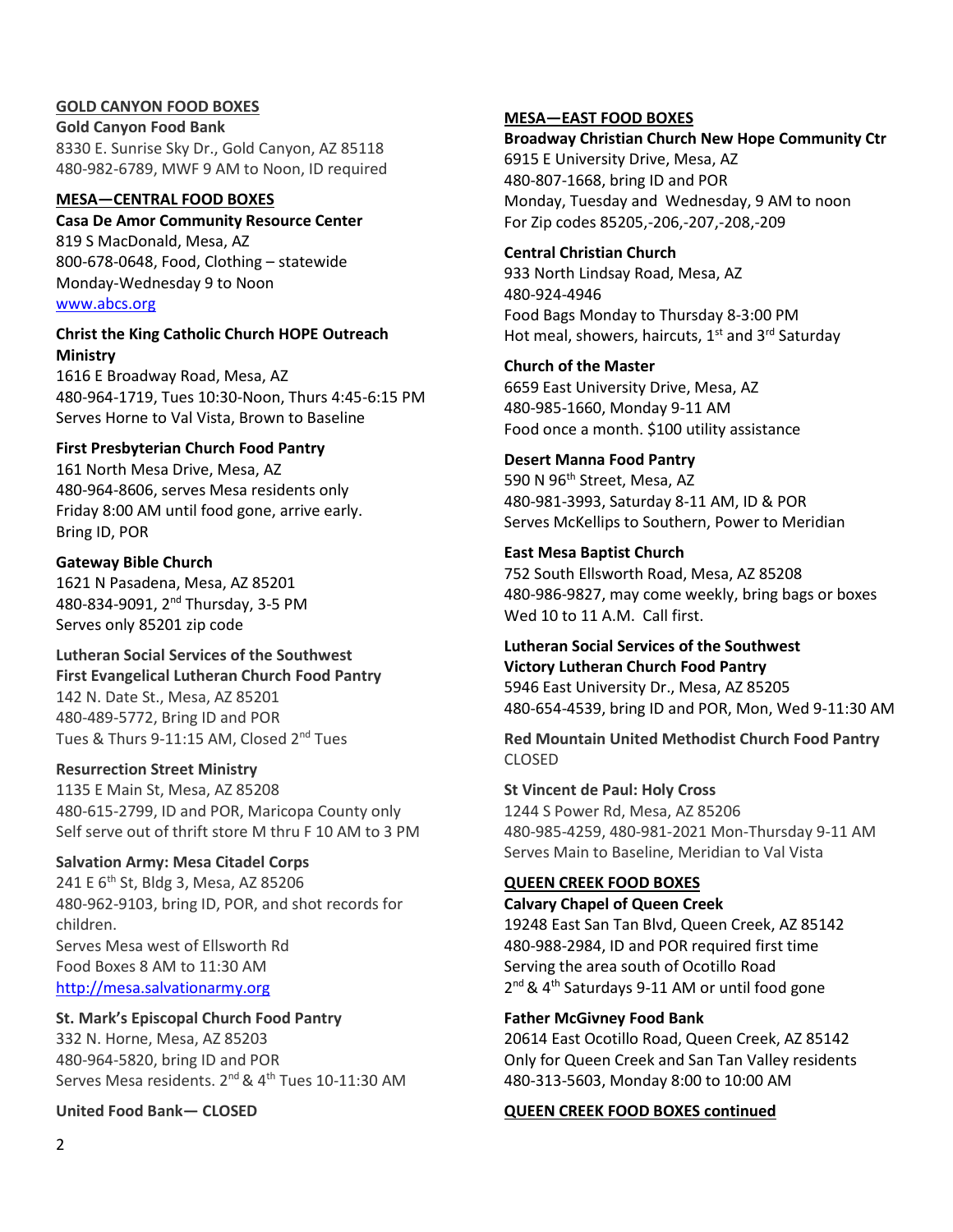### **Mountain View Family Church**

4815 W Hunt Hwy, Queen Creek, AZ 85142 480-415-9814, Call for appointment. Bring ID and POR first time.

#### **Restore Food Pantry Shelly Vance Kohler**

21805 S Ellsworth Rd, Queen Creek, AZ 85142 480-229-7356, Monday 6-6:45 PM,  $1<sup>st</sup>$  and  $3<sup>rd</sup>$  Tuesdays, 5:30 to 6:45 PM

### **SAN TAN FOOD BOXES**

### **JO Combs School District Food & Clothing Bank** 301 E Combs Rd, San Tan Valley, AZ 85140 480-987-5322, only school age children

M 6:30 to 8:30 AM jocombs.org

### **OTHER SERVICES**

### **DISABILITIES**

**DES—Division of Developmental Disabilities**

110 S Idaho Rd, Suite 240, Apache Junction, AZ 85119 480-982-0018 Call for current hours

### **DOMESTIC VIOLENCE**

**A New Leaf Domestic Violence Shelter** 480-969-4024, 480-890-3039 (24 hr. Hotline) [dvstop@turnaleaf.org](about:blank)

### **CAAFA-Community Alliance Against Family Abuse**

879 N Plaza Dr #101D, Apache Junction, AZ 85120 24-hour Crisis Hotline 480-982-0196, Shelter 120 days and case management Caafaaz.org

### **EMPLOYMENT SERVICES**

## **Arizona at Work, Arizona Job Connections**

[https://www.azjobconnection.gov](about:blank) Mesa Employment Services

120 W 1st Ave, Mesa, AZ 85210 602-771-6900

# **Casa De Amor Community Resource Center**

**Paula Compton** 819 S MacDonald, Mesa, AZ 85210 480-464-2877, Mon-Wed, 9 AM to Noon Clothes and Food [Casadeamor819@gmail.com](about:blank)

### **DES—Vocational Rehabilitation**

### **Darrell Ferrell**

11518 East Apache Trail, Suite 110 Apache Junction, AZ 480-983-0427, Mon to Friday 8 AM to 5 PM Desaz.gov

### **FINANCIAL SERVICES**

### **Arizona Community Action Association Mary Lou Rosales**

Mesa—480-833-9200, Pinal County—520-466-1112 Diapers/Wipes, Education, Homeless Services, Rent, Utilities, Weatherization

### **CAHRA-Community Action Human Resources Agency**

For Pinal County, 1-877-472-2472 Utilities, rent/mortgage assistance. For appt. call 520 466-1112. Cahra.org

### **Christian Assistance Network**

6659 East University Drive, Mesa, AZ 480-985-1660, Monday 9-11 AM Limited to once a year utility assistance within 4 mile radius of church No rent, food boxes

### **Mesa Presbyterian Ministries**

480-649-0206 must be Mesa resident. Rent and Utility Assistance, bring ID

### **Salvation Army: Chandler Corps**

85 E Saratoga, Chandler, AZ 85225 480-963-2041, bring ID and POR Utilities, Rent, Youth programs, Christmas toys & food Tuesday – Friday 8:30-11:30 AM,

### **St. Vincent de Paul**

Call 211 for nearest site. Home improvements, eviction prevention, working poor, stranded travelers, services to incarcerated

### **HOMELESS SERVICES**

### **I-HELP (Interfaith Homeless Emergency Lodging Program)**

AZCEND, 345 S. California St, Chandler, AZ 85225 480-963-1423 Ext. 112; [www.azcend.org](about:blank) Leandra Reels, Coordinator[, Leandra@azcend.org](about:blank) Shelter, shower, hot meal, case management ALL guests must get prescreened for services. MON 12-3PM,TUES 3-6PM,WED 9-12PM.TH 9AM-12PM,3RD SAT 9AM-12PM

### **A New Leaf East Valley Men's Center**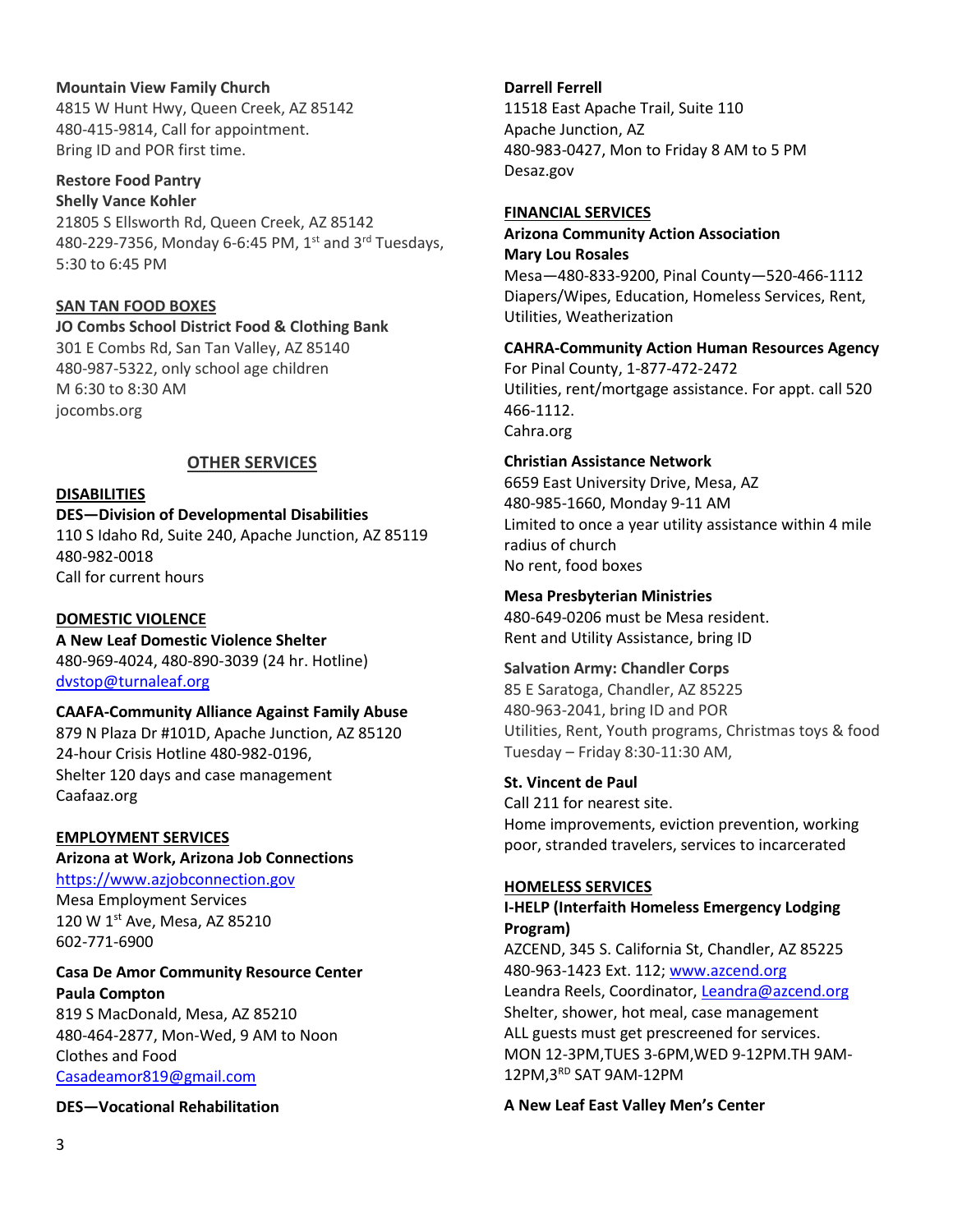2345 N Country Club Drive, Mesa, AZ 85201 480-610-6722, 8 AM to 3:30 PM, Mon –Fri [www.turnanewleaf.org/east-valley-mens-center](about:blank) Dave Hughes, 480-610-6722 Ext 3303 [dhughes@turnanewleaf.org](about:blank) or Chrystal or Jackie

#### **PAZ De Cristo**

424 E Broadway Rd, Mesa, AZ 85210 480-464-2370 Office Hours 10 AM to 3 PM

[www.pazdecristo.org](about:blank)

Daily evening meal, 5:30-6:45 PM Food boxes 10 AM TO 12 PM  $1^{st}$ ,  $2^{nd}$ , & 3rd Tues, Clothing Thur 4PM, Job assistance and medical Tues 1PM, Shower Wed 10 AM, ID vouchers and birth certificate help. Senior food boxes -3 rd Thur. 10 -11 AM

#### **HOT MEALS**

### **Apache Junction Active Adult Multi-Generational Center**

1035 N Idaho Road, Apache Junction, AZ 85119 480-474-5260 Meals Mon-Fri at 11:30 AM Make reservation 48 hours ahead. \$4 donation for seniors, \$6 donation under 60 No one over 60 is denied a meal for inability to pay. [www.ajcity.net](about:blank)

### **Chandler Senior Center**

202 E Boston St., Chandler, AZ 480-782-2721 [www.azcend.org/seniors/](about:blank)

Lunch Mon-Fri 11:15 AM – 1 PM \$3.50 donation for seniors 60+ and those with disabilities, all others \$5

### **East Valley Adult Resources**

247 N MacDonald, Mesa, AZ 480-962-5612, Lunch 11:00 AM to 12 PM Mon-Fri, \$3.50 donation for seniors 60+ and those with documented disabilities. Meals on wheels program SIGN-UP

### **Genesis Project**

564 N Idaho Rd, Suite 5, Apache Junction, AZ 480-225-7757, call after 9 AM [www.genesisprojectaz.com](about:blank) Mon-Fri 12 PM – 2 PM Hot meals & clothing

Shower vouchers – Currently not available

**Gilbert Senior Center** 130 N. Oak St, Gilbert, AZ 85233 480-503-6061

Serves zip codes 85233, 85234, 85236, 85296, 28297 Lunch Pick-up Mon – Fri 11:30 AM – 12:30 PM, 24 hour advance reservation. \$3.50 donation for seniors 60+ or documented disability, \$5 donation for people under 60

### **PAZ De Cristo -CLOSED**

### **Red Mountain Senior Center**

7550 E Adobe Rd, Mesa, AZ 85207 480-218-2221 Call a day ahead to make a reservation Lunch Mon-Fri, 11:00 AM TO 12 PM, \$3.50 donation

### **St. Vincent de Paul**

67 W Broadway Rd, Mesa AZ 85210 602-919-1658, Lunch daily 9:30-11:30 AM [www.stvincentdepaul.net](about:blank)

### **MEDICAL & MENTAL HEALTH SERVICES**

**AHCCCS—Medical Assistance Office 1-855-777-8590** [www.azahcccs.gov](about:blank)

**Horizon Health & Wellness Outpatient & Clinic Services** 625 N Plaza Drive, Apache Junction, AZ 833 431-4449 www.hhwaz.org Mon-Thu 8am-7pm, Fri 8am-5pm All populations served Services provided: Children's Services, Crisis Services, Family Medicine/Primary Care, Groups, Habituation Services Languages spoken: English, Spanish Assistance, Interpretation Services available

## **MEDICAL & MENTAL HEALTH SERVICES continued**

**LaFrontera of AZ, Empact SPC** 11518 E Apache Trail, Suite 129 Apache Junction, AZ 85120 480-317-2214 x2356 Office, 480-986-1211 Fax

### **LaFrontera of AZ, Empact SPC**

21476 N John Wayne Pkwy, Suite C101 Maricopa, AZ 85139 480-317-2212 Office, 520-568-6289 Fax

### **LaFrontera of AZ, Empact SPC**

2474 E Hunt Hwy, Suite C100 San Tan Valley, AZ 85143 480-317-2213 Office, 480-783-3408 Fax

**St. Vincent de Paul** Call 211 for nearest site. Medical, dental, dental equipment

**PREGNANCY SERVICES Casa De Amor Community Resource Center**